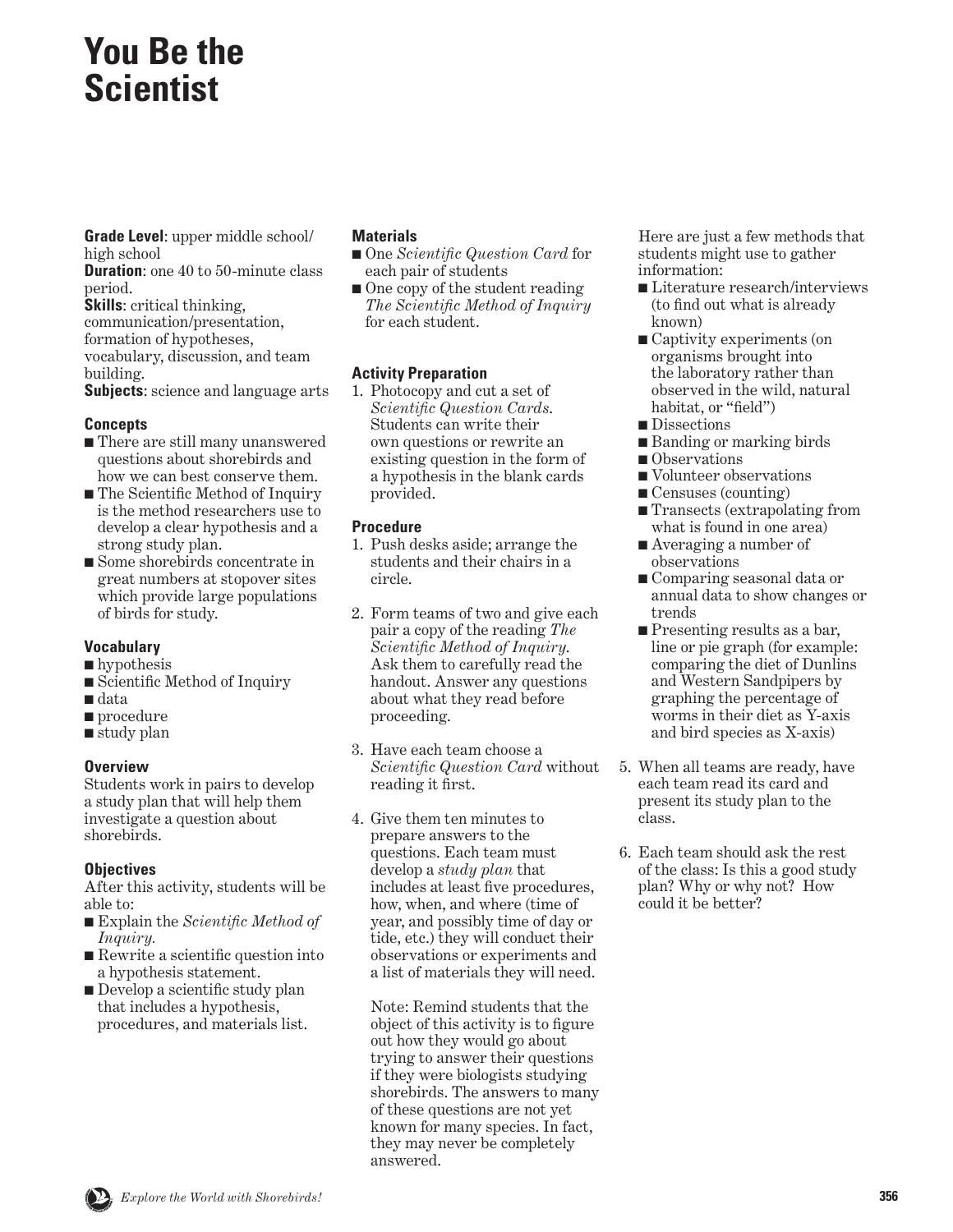#### **Additional Activities:**



#### **Cultural Connection**

Students can write a question to a shorebird scientist in another country, asking about the people's attitudes towards shorebirds and their habitats (wetland or grassland). Submit the question on-line: *[http:](http://sssp.fws.gov) [//sssp.fws.gov](http://sssp.fws.gov)*, click on "References", go to "Ask a Biologist."

*What Are Your Questions?*  Have students brainstorm a shorebird question they want answered and develop study plans to find out the answer. Are any of their questions already the topic of scientific research? Go to the Shorebird Sister Schools Web site at http://sssp.fws.gov. and click on the "Tracking" or "Reference" links. Through the program's Web site, your students can meet real biologists and read about what they do, learn about current shorebird tracking projects, ask a question, and browse the Web site archives to read the questions other students have posted to biologists.

*Develop Hypotheses*

Instead of devising study plans, use this activity format to have students develop and present *hypotheses* or possible theories (answers) to the science questions.

Examples:

- 1. Why do shorebirds tend to be *circumpolar* in their breeding distribution (breed on more than one continent or in different hemispheres of the globe)?
- 2. Say Daniel counted 56,800 Western Sandpipers on the peak day (most birds) of spring migration on a beach in the Copper River Delta. In the fall he counted 783 on the peak day. How many were missing and where did they go?

*You Be the Scientist, Part II* Have students conduct research projects designed to answer a question, or ask them to write a paper based on the research they do.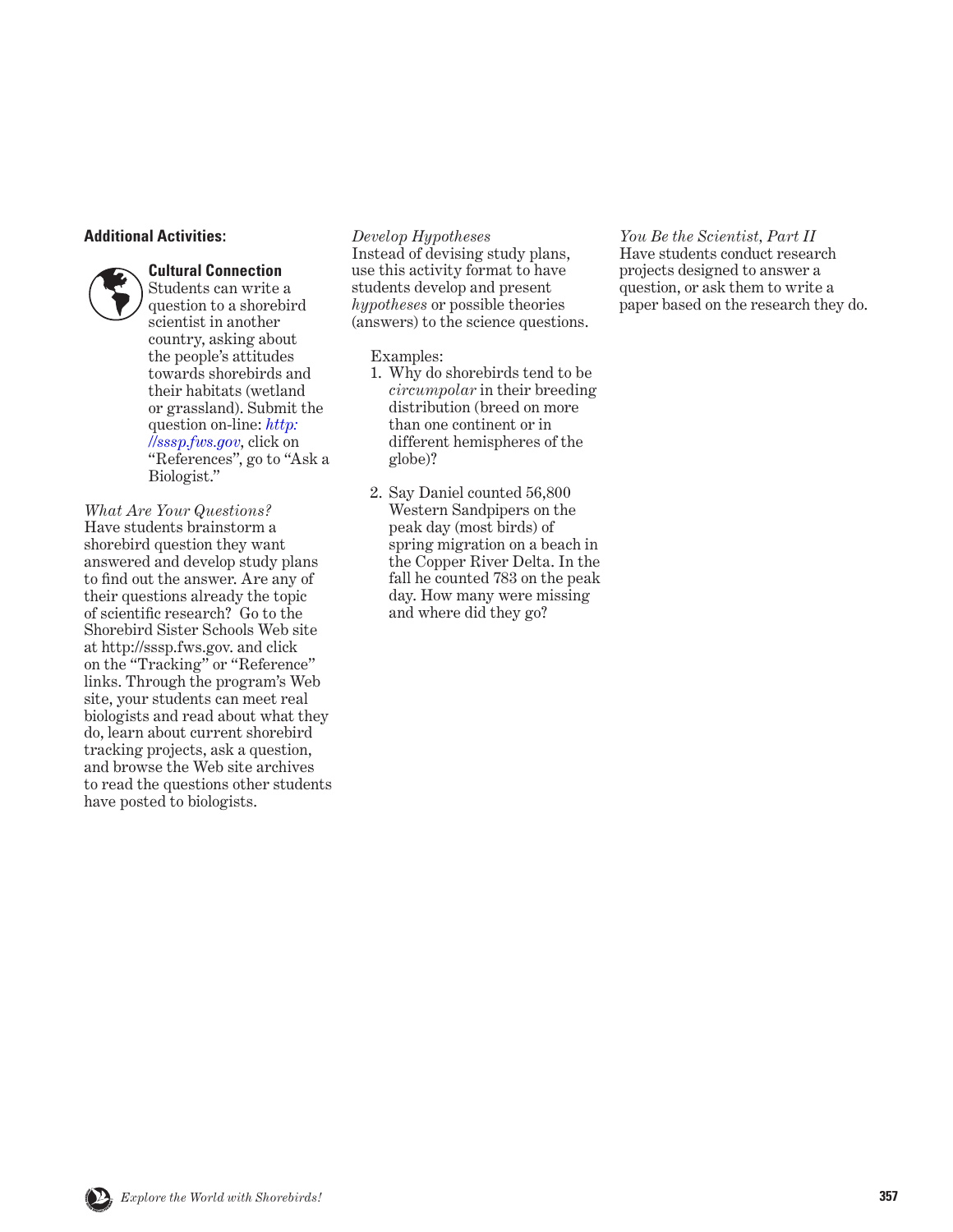# **You Be the Scientist Scientific Questions Cards**

(Make one photocopy so every two students get a card.)

| <b>You Be the Scientist Question</b>                                                                                                                                                               | <b>You Be the Scientist Question</b>                                                                                                                                                                       |
|----------------------------------------------------------------------------------------------------------------------------------------------------------------------------------------------------|------------------------------------------------------------------------------------------------------------------------------------------------------------------------------------------------------------|
| How could you prove if a species is territorial or not?                                                                                                                                            | How could you find out if a shorebird's territory<br>is three-dimensional (like a polygon) or two-<br>dimensional (like a line along the beach)?                                                           |
| <b>You Be the Scientist Question</b>                                                                                                                                                               | <b>You Be the Scientist Question</b>                                                                                                                                                                       |
| How could you devise a plan to find out if female<br>shorebirds are territorial?                                                                                                                   | How could you measure the size of a home range or<br>territory?                                                                                                                                            |
| <b>You Be the Scientist Question</b>                                                                                                                                                               | <b>You Be the Scientist Question</b>                                                                                                                                                                       |
| How could you find out what a shorebird eats?                                                                                                                                                      | If studying nests, how could you keep predators<br>from following your scent trail to the nests you are<br>observing?                                                                                      |
| <b>You Be the Scientist Question</b>                                                                                                                                                               | <b>You Be the Scientist Question</b>                                                                                                                                                                       |
| How could you find out the percentage of breeders<br>versus non-breeders in a shorebird population?                                                                                                | How could you find out if a population of shorebirds<br>comes back to the same place every year?                                                                                                           |
| <b>You Be the Scientist Question</b>                                                                                                                                                               | <b>You Be the Scientist Question</b>                                                                                                                                                                       |
| How could you find out if there is a greater diversity<br>of breeding shorebirds in tundra or in coastal<br>marsh? If there is greater diversity of breeding in<br>the tundra than elsewhere, why? | Scientists believe that shorebird eggs are slightly<br>pointed at one end to minimize heat loss when the<br>eggs are lying next to each other in the nest. How<br>could you prove or disprove this theory? |
| <b>You Be the Scientist Question</b>                                                                                                                                                               | <b>You Be the Scientist Question</b>                                                                                                                                                                       |
| How could you answer the question "Are shorebirds"<br>sexually segregated when feeding?"                                                                                                           | How could you find out if plastic leg bands interfere<br>with the bird's lifestyle (flying, walking, feeding,<br>mate selection, etc.)?                                                                    |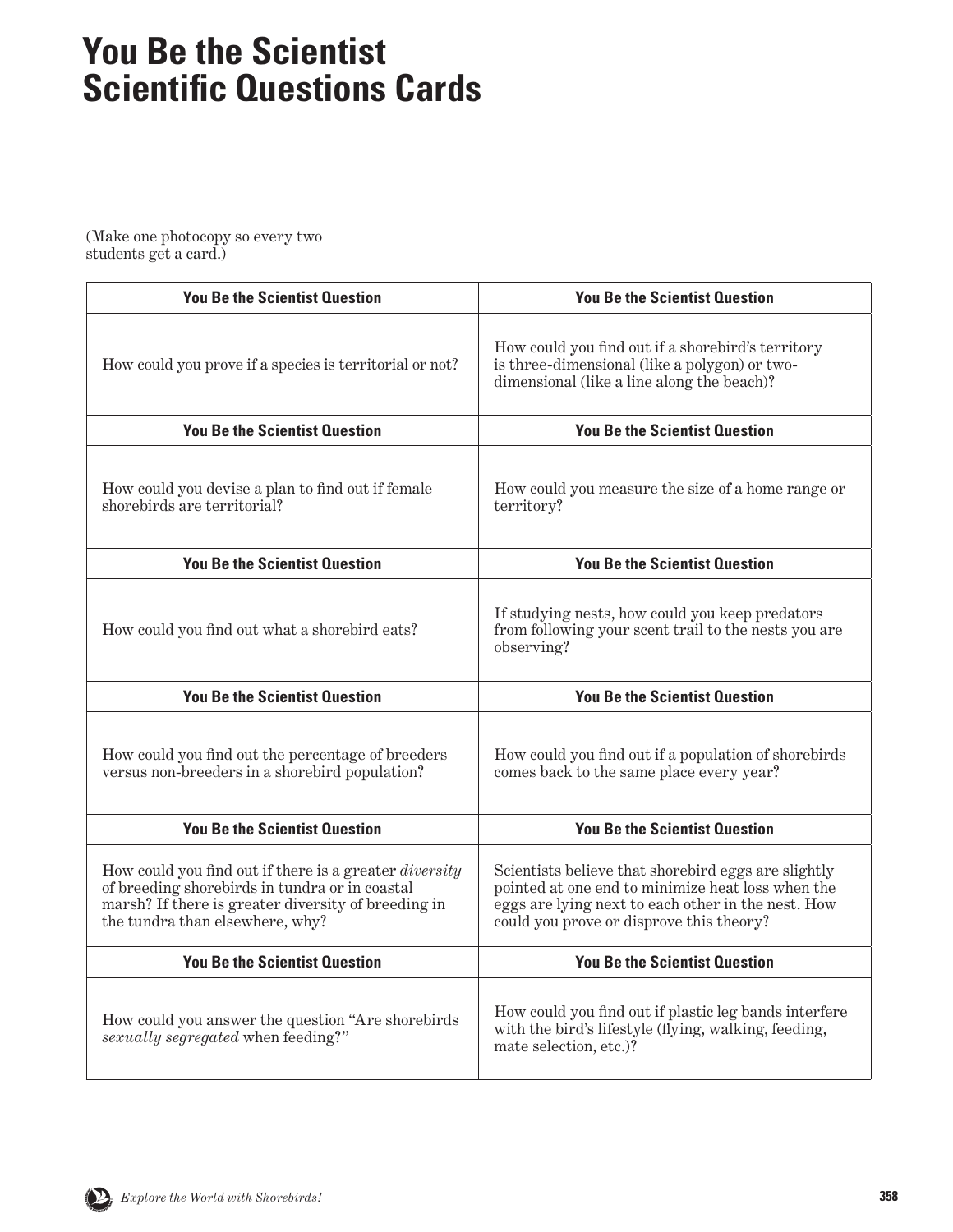# **You Be the Scientist Scientific Questions Cards**

(Make one photocopy so every two students get a card.) (Write your own research questions in the blank cards provided.)

| <b>You Be the Scientist Question</b>                                                                                      | <b>You Be the Scientist Question</b>                                                                                                  |
|---------------------------------------------------------------------------------------------------------------------------|---------------------------------------------------------------------------------------------------------------------------------------|
| How could you find out how oil development in<br>Arctic breeding grounds impacts the survivorship of<br>shorebird chicks? | How could you find out why a population of migratory<br>breeding shorebirds is declining?                                             |
| <b>You Be the Scientist Question</b>                                                                                      | <b>You Be the Scientist Question</b>                                                                                                  |
| Migrating shorebirds stop at the Delaware Bay by<br>the thousands during spring migration. How can you<br>find out why?   | Shorebirds are breeding in nearby prairie grassland<br>but not in one area that looks like good habitat. How<br>can you find out why? |
| <b>You Be the Scientist Question</b>                                                                                      | <b>You Be the Scientist Question</b>                                                                                                  |
| <b>You Be the Scientist Question</b>                                                                                      | <b>You Be the Scientist Question</b>                                                                                                  |
|                                                                                                                           |                                                                                                                                       |
| <b>You Be the Scientist Question</b>                                                                                      | <b>You Be the Scientist Question</b>                                                                                                  |
| <b>You Be the Scientist Question</b>                                                                                      | <b>You Be the Scientist Question</b>                                                                                                  |
|                                                                                                                           |                                                                                                                                       |